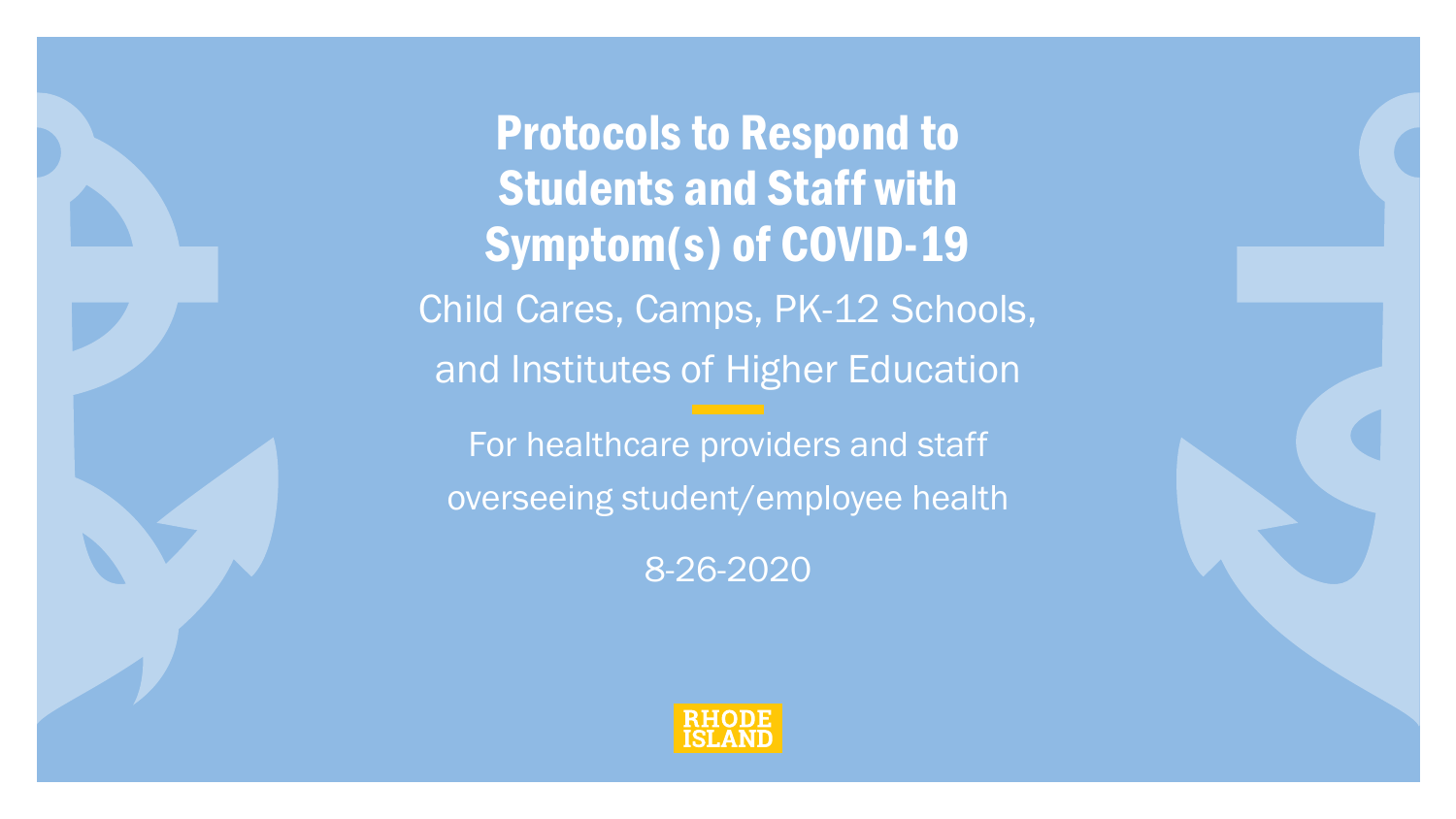# A probable case of COVID-19 is defined by presence of symptoms

Any ONE of these symptoms present: PROBABLE CASE

Any TWO of these symptoms present: PROBABLE CASE

•Cough (new)

- Shortness of breath or difficulty breathing
- New loss of taste
- •New loss of smell

• Fever or chills

- •Muscle or body aches
- Headaches
- •Sore throat
- •Fatigue
- •Congestion or runny nose (new)
- Nausea or vomiting
- •Diarrhea

8/27/2020

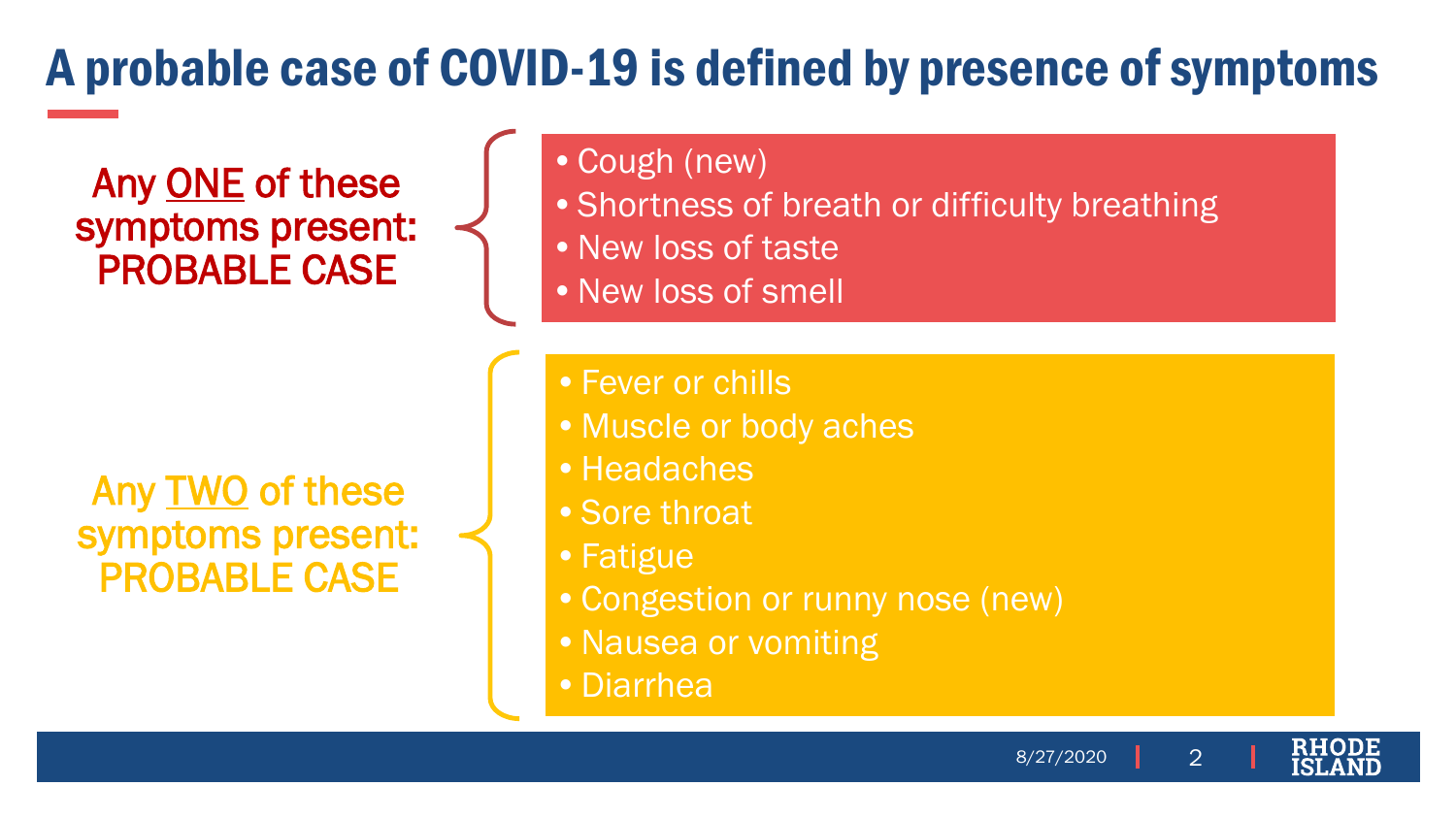# A COVID-19 diagnostic test is required for all probable cases

| <b>Symptoms</b>                             | COVID-19 diagnostic test required?* |
|---------------------------------------------|-------------------------------------|
| Cough                                       | <b>YES</b>                          |
| Shortness of breath or difficulty breathing | <b>YES</b>                          |
| New loss of taste                           | <b>YES</b>                          |
| New loss of smell                           | <b>YES</b>                          |
| Fever (temperature greater than 100.4° or   |                                     |
| felt feverish to the touch)                 | YES, if two or more                 |
| <b>Chills</b>                               | of these symptoms are present       |
| Muscle or body aches                        |                                     |
| <b>Headache</b>                             | NO, if only one                     |
| Sore throat                                 | of these symptoms is present        |
| Fatigue                                     |                                     |
| <b>Congestion or runny nose</b>             |                                     |
| <b>Nausea or vomiting</b>                   |                                     |
| <b>Diarrhea</b>                             |                                     |

\* If the test is negative, the person can return to work/school/child care when they have been fever free for 24 hours without fever medication and symptoms improved (back to usual health). If the test is positive, person must isolate and can return when CDC/RIDOH symptom-based criteria for ending isolation have been met. The test-based strategy for ending isolation is not recommended.

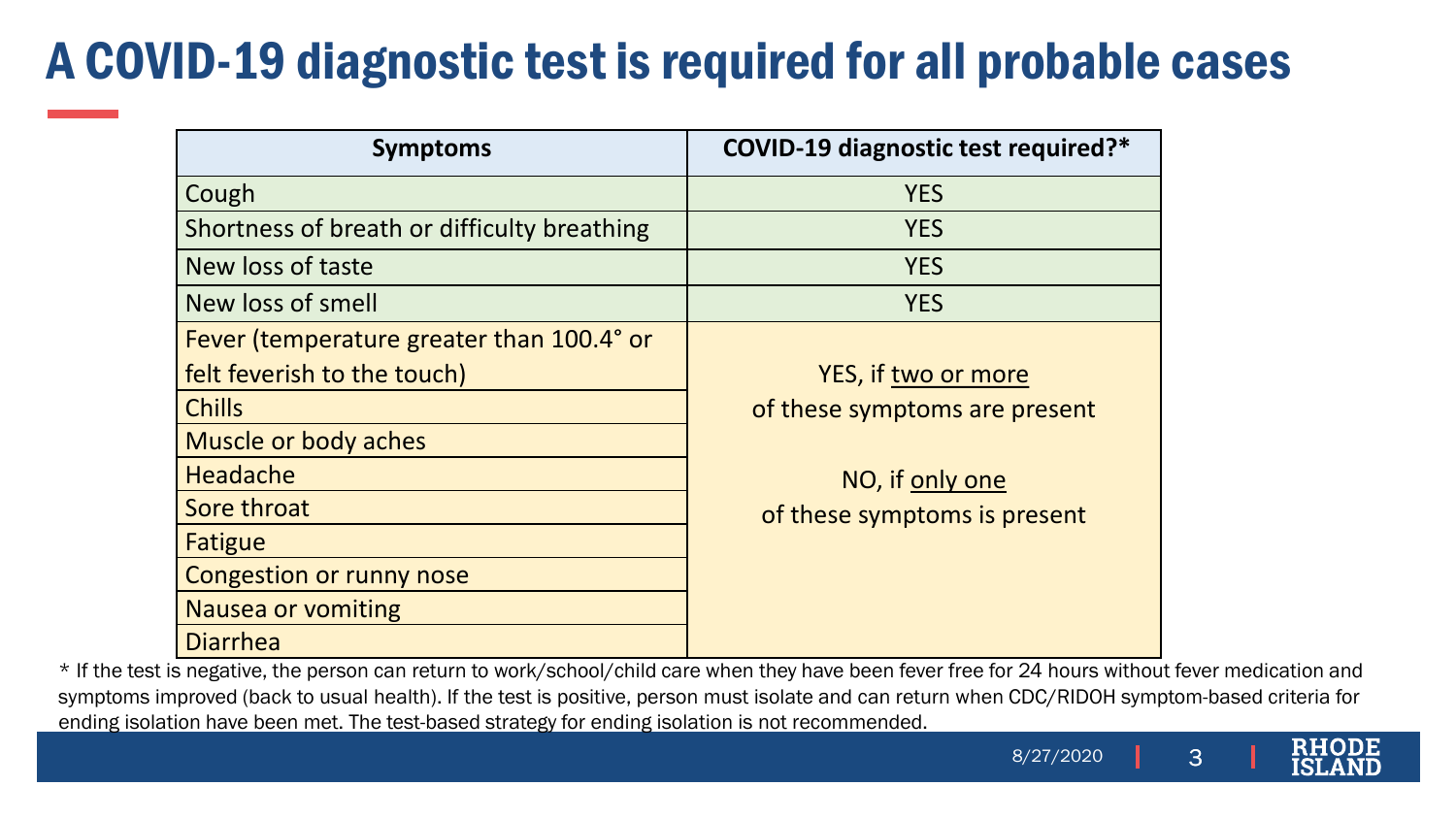#### Protocol- Symptomatic individual but not a probable case

| <b>Situation</b>                                                                                                        | <b>Isolation and quarantine</b>                                                                                                                                  | <b>Recommended testing</b>                                                                                                                                                                                                                                                                                                                                                                                         | Requirement to return to school or                                                                                                                                                                                                                                                                                                                                                                                                                                                                                     |
|-------------------------------------------------------------------------------------------------------------------------|------------------------------------------------------------------------------------------------------------------------------------------------------------------|--------------------------------------------------------------------------------------------------------------------------------------------------------------------------------------------------------------------------------------------------------------------------------------------------------------------------------------------------------------------------------------------------------------------|------------------------------------------------------------------------------------------------------------------------------------------------------------------------------------------------------------------------------------------------------------------------------------------------------------------------------------------------------------------------------------------------------------------------------------------------------------------------------------------------------------------------|
|                                                                                                                         | protocol                                                                                                                                                         | protocol                                                                                                                                                                                                                                                                                                                                                                                                           | program                                                                                                                                                                                                                                                                                                                                                                                                                                                                                                                |
| <b>Staff or student has</b><br>symptom(s) of<br>COVID-19<br>but does not meet<br>the CDC definition<br>of probable case | Symptomatic individual is<br>isolated and sent home<br>(or to isolation housing for<br>college students).<br>No quarantine<br>recommended for close<br>contacts. | Advise symptomatic<br>individual to seek medical<br>advice and test if<br>recommended by<br>healthcare provider<br>Some patients with COVID-<br>19 have presented with<br>only one mild symptom or<br>atypical symptoms and<br>patients or providers may<br>prefer to test even when<br>probable case definition is<br>not met<br><b>RIDOH may recommend</b><br>testing for others in certain<br><b>situations</b> | Attestation that confirms one of the<br>following (parent/guardian attests if a<br>minor):<br>Not tested, has been fever free for<br>24 hours without use of fever-<br>reducing medication and<br>symptoms improved (back to usual<br>health).<br>Tested negative for COVID-19, has<br>been fever free for 24 hours<br>without the use of fever-reducing<br>medication and symptoms<br>improved (back to usual health).<br>Tested positive for COVID-19 and<br>has since met RIDOH guidelines<br>for ending isolation. |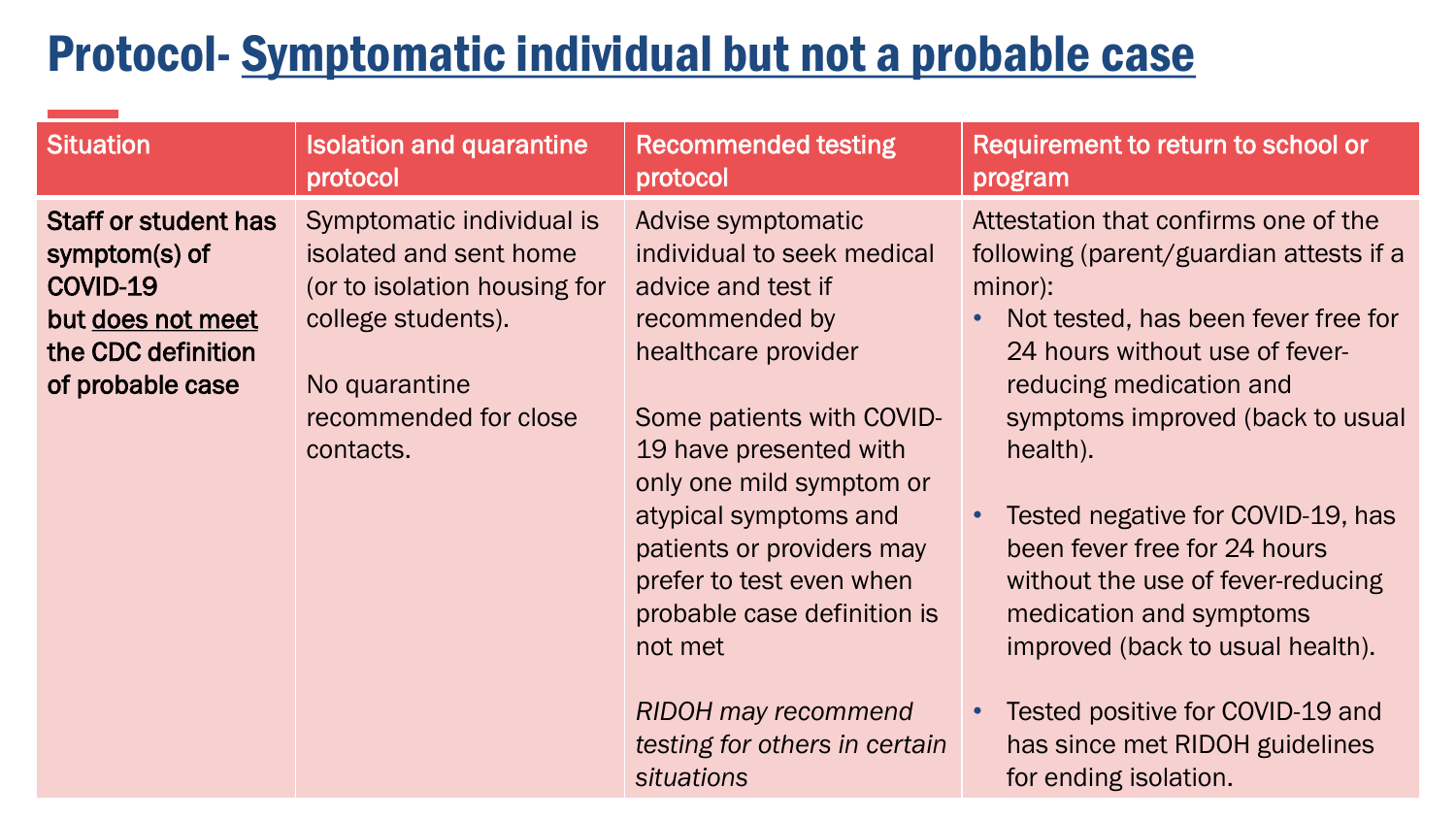#### Protocol- Probable case

| <b>Situation</b>                          | <b>Isolation and quarantine</b><br>protocol                                                                                                                                                                                                                                                                                                                                                                                               | <b>Recommended testing</b><br>protocol                                                                                                                                             | Requirement to return to school or<br>program                                                                                                                                                                                                                                                                                                                      |
|-------------------------------------------|-------------------------------------------------------------------------------------------------------------------------------------------------------------------------------------------------------------------------------------------------------------------------------------------------------------------------------------------------------------------------------------------------------------------------------------------|------------------------------------------------------------------------------------------------------------------------------------------------------------------------------------|--------------------------------------------------------------------------------------------------------------------------------------------------------------------------------------------------------------------------------------------------------------------------------------------------------------------------------------------------------------------|
| Staff or student<br>is a probable<br>case | Symptomatic individual is<br>isolated and sent home (or to<br>isolation housing for college<br>students).<br>Household contacts and<br>roommates must quarantine<br>pending the probable case<br>COVID-19 test result.<br>Quarantine of additional close<br>contacts pending probable<br>case test results may be<br>advised by RIDOH when one or<br>more confirmed cases have<br>occurred in the school or<br>program within the past 14 | Advise symptomatic individual<br>to seek medical advice and<br>obtain a COVID-19 diagnostic<br>test.<br><b>RIDOH</b> may recommend<br>testing for others in certain<br>situations. | Attestation that confirms one of the<br>following (parent/guardian attests if<br>a minor):<br>Tested negative for COVID-19, has<br>been fever free for 24 hours<br>without the use of fever-reducing<br>medication and symptoms<br>improved (back to usual health)<br>Tested positive for COVID-19 and<br>has since met CDC/RIDOH criteria<br>for ending isolation |
|                                           | days.                                                                                                                                                                                                                                                                                                                                                                                                                                     |                                                                                                                                                                                    |                                                                                                                                                                                                                                                                                                                                                                    |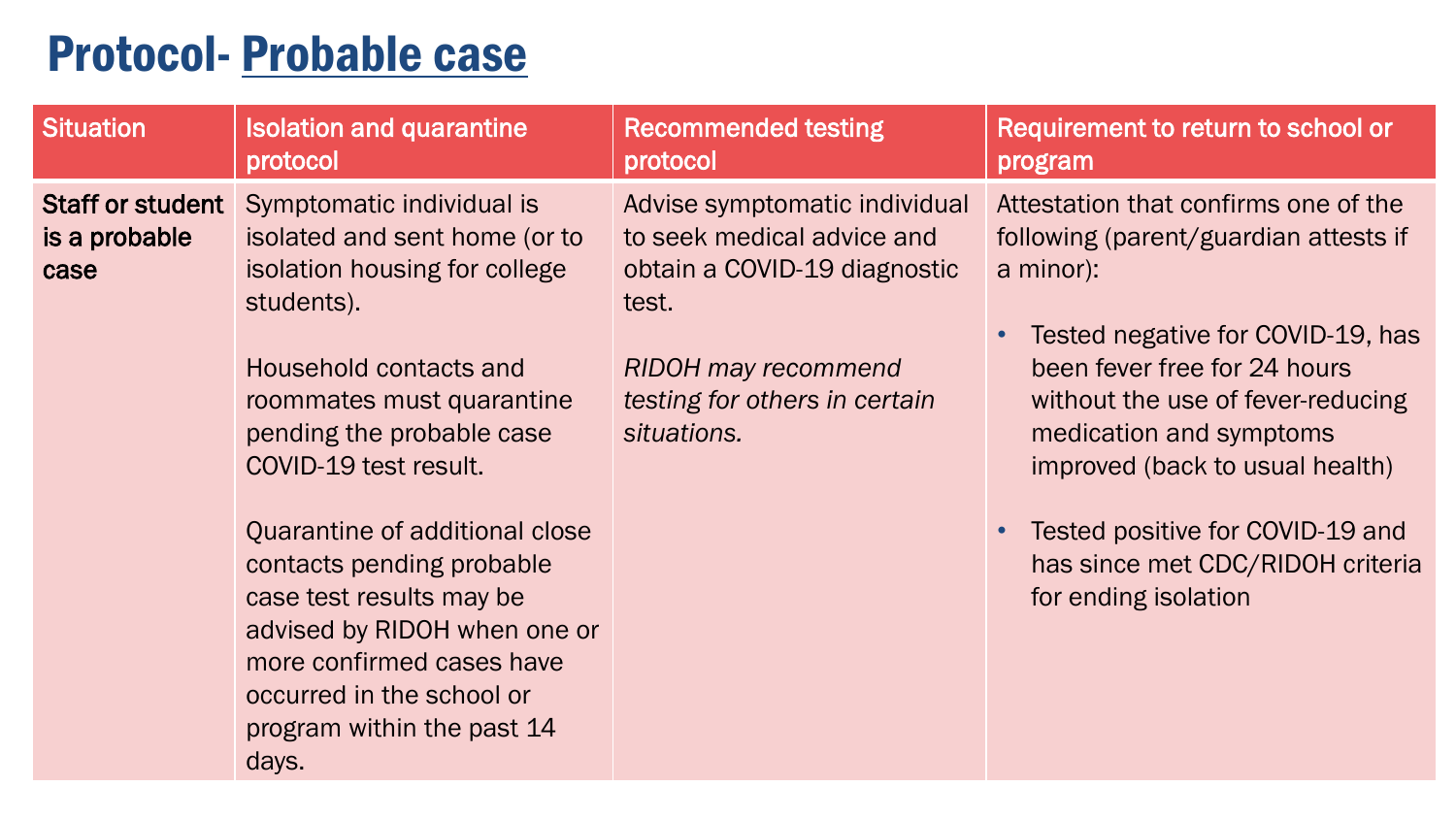# Protocol- Confirmed case tested positive

| <b>Situation</b>                          | <b>Isolation and</b><br>quarantine protocol                                                                                                                         | <b>Recommended testing</b><br>protocol                                                                                                                                                                                                                                                                                                                | <b>Requirement to return</b>                                                                                                                                                                                                                                                                                                                                                                                                                                                                                                                                                                      |
|-------------------------------------------|---------------------------------------------------------------------------------------------------------------------------------------------------------------------|-------------------------------------------------------------------------------------------------------------------------------------------------------------------------------------------------------------------------------------------------------------------------------------------------------------------------------------------------------|---------------------------------------------------------------------------------------------------------------------------------------------------------------------------------------------------------------------------------------------------------------------------------------------------------------------------------------------------------------------------------------------------------------------------------------------------------------------------------------------------------------------------------------------------------------------------------------------------|
| <b>Staff or student</b><br>tests positive | Person testing<br>positive is isolated<br>per CDC/RIDOH<br>guidelines<br>Close contacts are<br>quarantined for 14<br>days since last day<br>of COVID-19<br>exposure | Close contacts in quarantine<br>should self-monitor for<br>symptoms and seek medical<br>advice and test if<br>recommended by RIDOH or<br>healthcare provider.<br>Close contacts who have<br>tested positive in the past 90<br>days do not have to<br>quarantine.<br><b>RIDOH may recommend</b><br>testing of close contacts in<br>certain situations. | <b>Positive</b> individuals must meet the<br>CDC/RIDOH guidelines for ending isolation:<br>RIDOH recommends the symptom-based<br>strategy for ending isolation. Isolate until:<br>Fever free for 24 hours without the use of<br>fever-reducing medication and<br>Symptoms have improved and<br>10 days since symptoms first appeared<br>(20 days if severely immunocompromised)<br>OR time-based approach if asymptomatic<br>when tested positive. Isolate until:<br>10 days since date of specimen collection<br>(20 days if severely immunocompromised)<br>RIDOH can provide a note for absence |

KH<br>ISI DΕ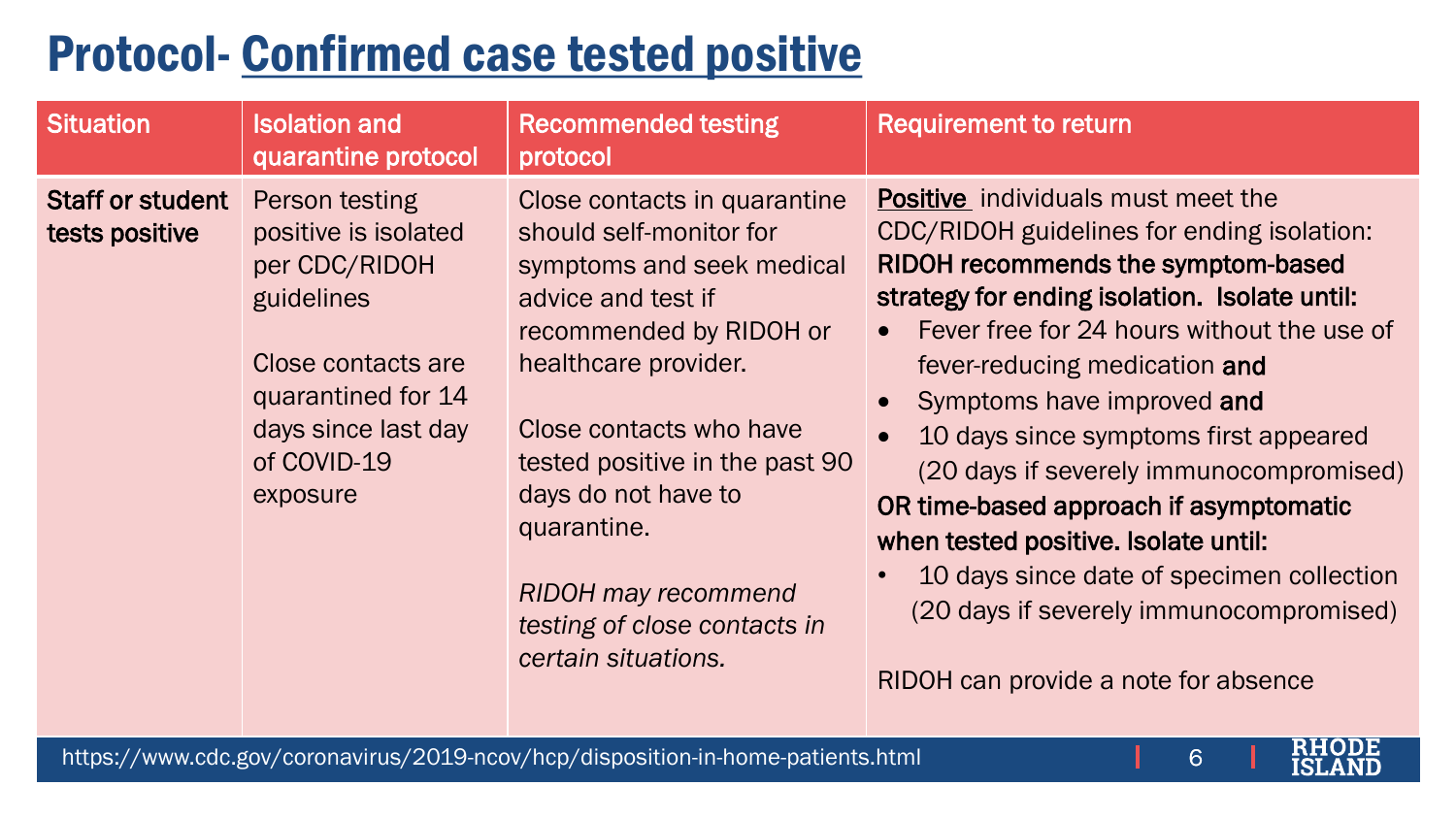# Protocol- Close contact of a case

| <b>Situation</b>                                                                                                                                                | <b>Isolation and quarantine protocol</b>                                                                                                                                                                                                                                                                                                                                                                                                                                                                                                                                              | <b>Recommended testing</b><br>protocol                                                                                                                                                                                                                                                                                                                                        | <b>Requirement to return</b>                                                                                                                                                                                                                                                 |
|-----------------------------------------------------------------------------------------------------------------------------------------------------------------|---------------------------------------------------------------------------------------------------------------------------------------------------------------------------------------------------------------------------------------------------------------------------------------------------------------------------------------------------------------------------------------------------------------------------------------------------------------------------------------------------------------------------------------------------------------------------------------|-------------------------------------------------------------------------------------------------------------------------------------------------------------------------------------------------------------------------------------------------------------------------------------------------------------------------------------------------------------------------------|------------------------------------------------------------------------------------------------------------------------------------------------------------------------------------------------------------------------------------------------------------------------------|
| Staff or student is a<br>close contact of a<br>confirmed case<br>Close contacts who<br>have tested positive in<br>the past 90 days do<br>not have to quarantine | A close contact is quarantined for<br>14 days after last day of exposure<br>to the confirmed case.<br>If feasible, it is ideal for each<br>close contact to quarantine in a<br>location separate from the<br>symptomatic person and separate<br>from other close contacts.<br>If the close contact remains in the<br>same household, the contact<br>must quarantine throughout the<br>case's isolation period (10 days)<br>and for an additional 14 days. A<br>household contact who has<br>ongoing exposure to the<br>confirmed case is usually<br>quarantined for at least 24 days. | Close contacts in<br>quarantine should self-<br>monitor for symptoms and<br>seek medical advice and<br>test if recommended by<br><b>RIDOH</b> or healthcare<br>provider.<br><b>RIDOH</b> may recommend<br>testing of close contacts in<br>certain situations to identify<br>asymptomatic cases.<br>Testing negative is not an<br>alternative to completing<br>the quarantine. | A close contact must meet the<br><b>CDC/RIDOH</b> guidelines for<br>ending quarantine before<br>returning to school:<br>Quarantine for 14 days after<br>the last day of exposure to<br>the confirmed case<br>Remain asymptomatic<br>RIDOH can provide a note for<br>absence. |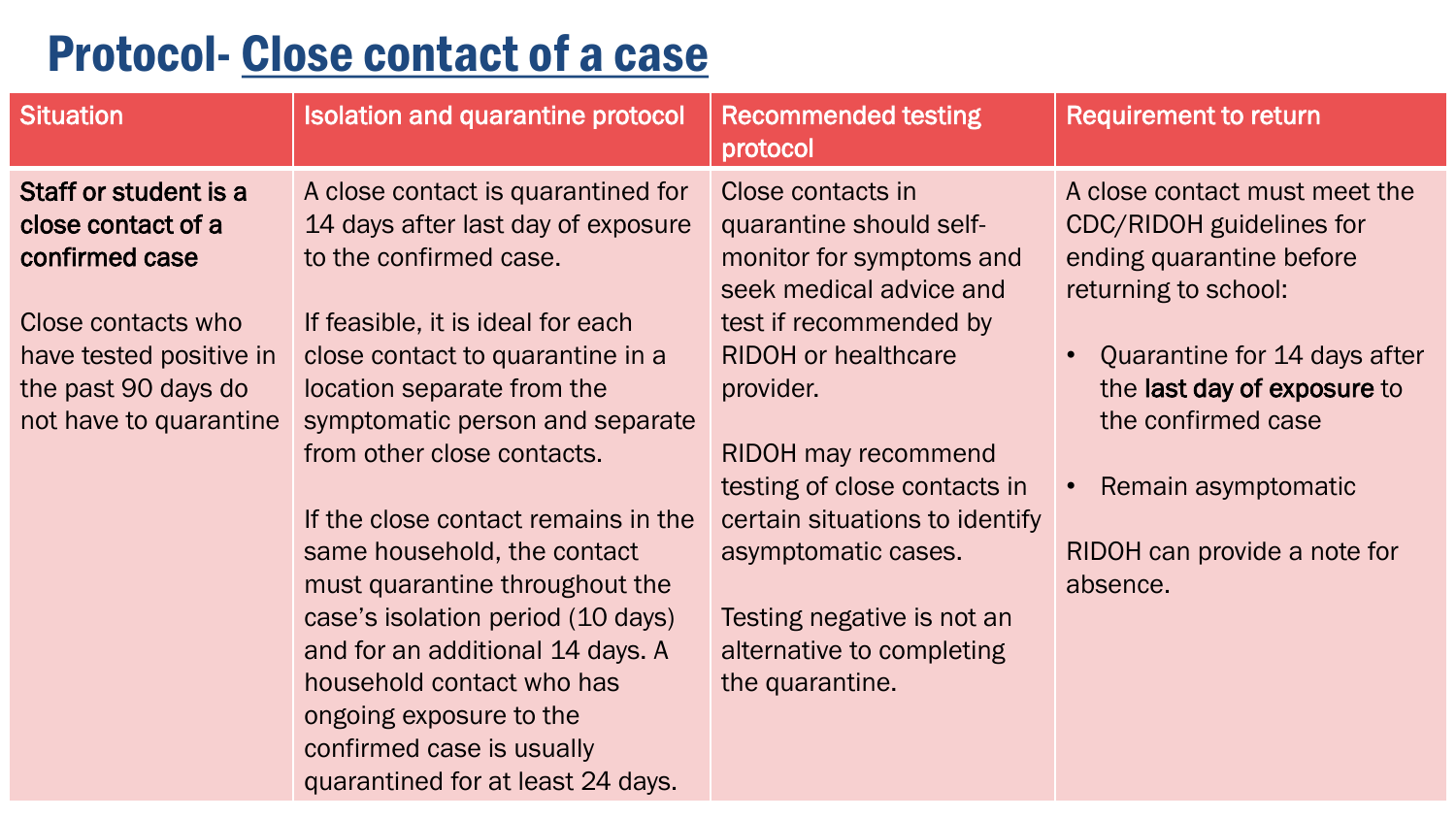# Protocols summary

|                             | Any symptom<br>(not probable case)                                                                                                                                                                                                                         | <b>Probable Case</b>                                                                                                                                                                                           | <b>Person Tests</b><br><b>Positive</b>                                                                                                                                        | <b>Person Tests</b><br><b>Negative</b>                                       |
|-----------------------------|------------------------------------------------------------------------------------------------------------------------------------------------------------------------------------------------------------------------------------------------------------|----------------------------------------------------------------------------------------------------------------------------------------------------------------------------------------------------------------|-------------------------------------------------------------------------------------------------------------------------------------------------------------------------------|------------------------------------------------------------------------------|
| Symptomatic<br>Person       | <b>Isolate</b><br><b>Medical advice</b><br>Test encouraged<br>If rapid test negative,<br>confirmatory lab-processed<br>test is recommended<br>If not tested/test negative<br>Fever free for 24 hours<br>and<br>Symptoms improved<br>(back to usual health) | <b>Isolate</b><br><b>Medical advice</b><br><b>Test required</b><br>If rapid test negative,<br>confirmatory lab-processed<br>test is recommended                                                                | Isolate for 10+ days<br>Symptom-based strategy<br>Fever free for 24 hours<br>and<br>Symptoms have<br>$\bullet$<br>improved<br>and<br>10 days since symptoms<br>first appeared | Fever free 24 hours<br>and<br>Symptoms improved<br>(back to usual<br>health) |
| Return to<br>school/program | Parent/guardian<br>attestation                                                                                                                                                                                                                             | Parent/guardian<br>attestation with test result                                                                                                                                                                | Parent/guardian<br>attestation                                                                                                                                                | Parent/guardian<br>attestation                                               |
| <b>Close Contacts</b>       | No action                                                                                                                                                                                                                                                  | No action while waiting for<br>test result<br><b>Quarantine pending</b><br>probable case test result<br>may be advised by RIDOH if<br>one or more cases in the<br>school or program within<br>the past 14 days | Quarantine for 14 days from<br>last day of exposure                                                                                                                           | No action                                                                    |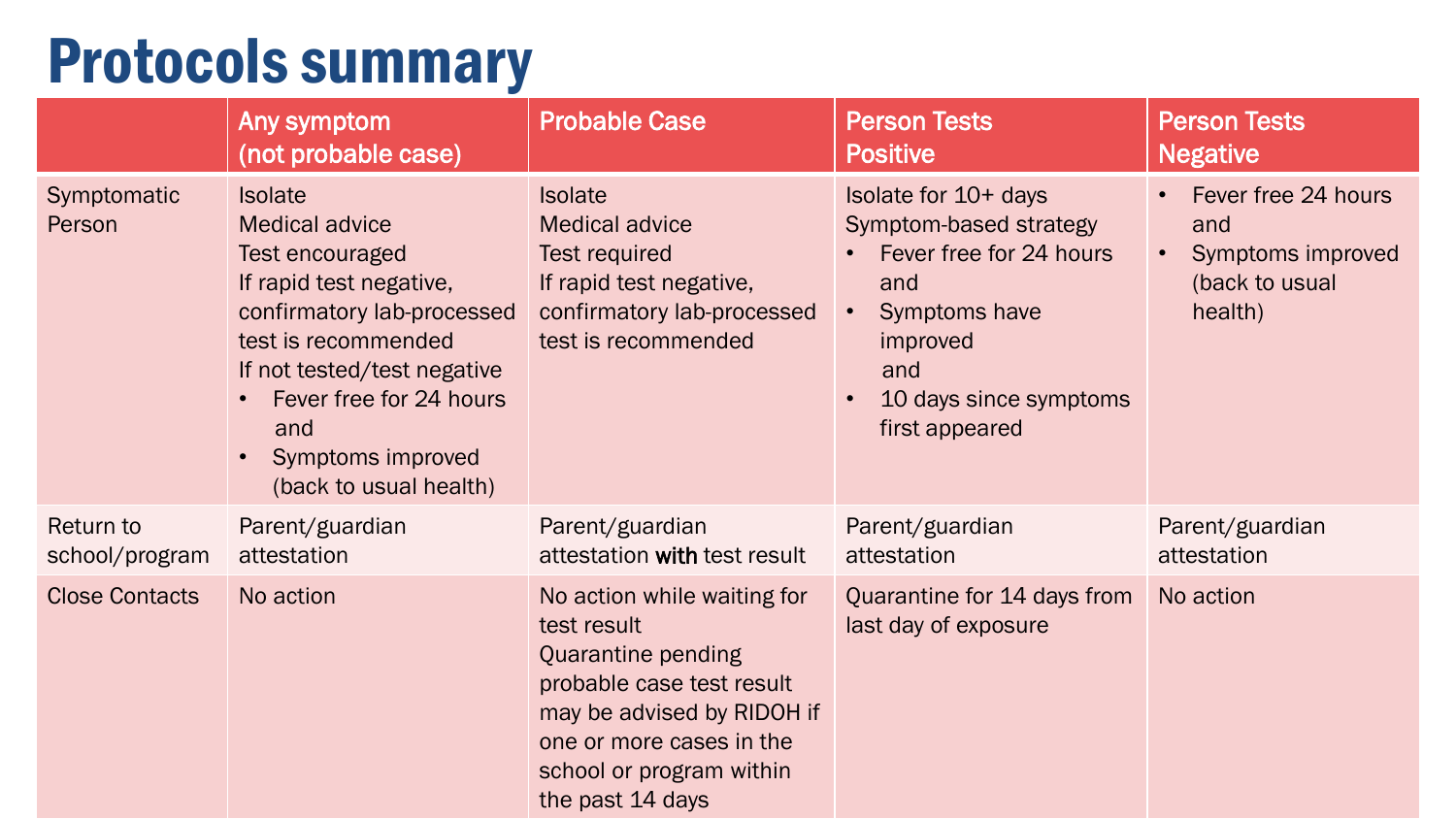#### When can a student or staff member return after travel?

- Anyone returning to Rhode Island from a hotspot (state with a COVID-19 positivity rate of higher than 5%) must:
	- Quarantine for 14 days and self-monitor for COVID-19 symptoms; or
	- Provide proof of a negative result of a COVID-19 test that was taken within 72 hours before arriving in Rhode Island and self-monitors for [symptoms](https://health.ri.gov/diseases/ncov2019/) of COVID-19 for 14 days after arrival, wear a mask in public, and follow physical distancing guidelines.
- Anyone who gets a test while quarantining in Rhode Island and gets a negative test result, can stop quarantining. However, they still need to self-monitor for [symptoms](https://health.ri.gov/diseases/ncov2019/) of COVID-19 for 14 days, wear a mask in public, and follow physical distancing guidelines.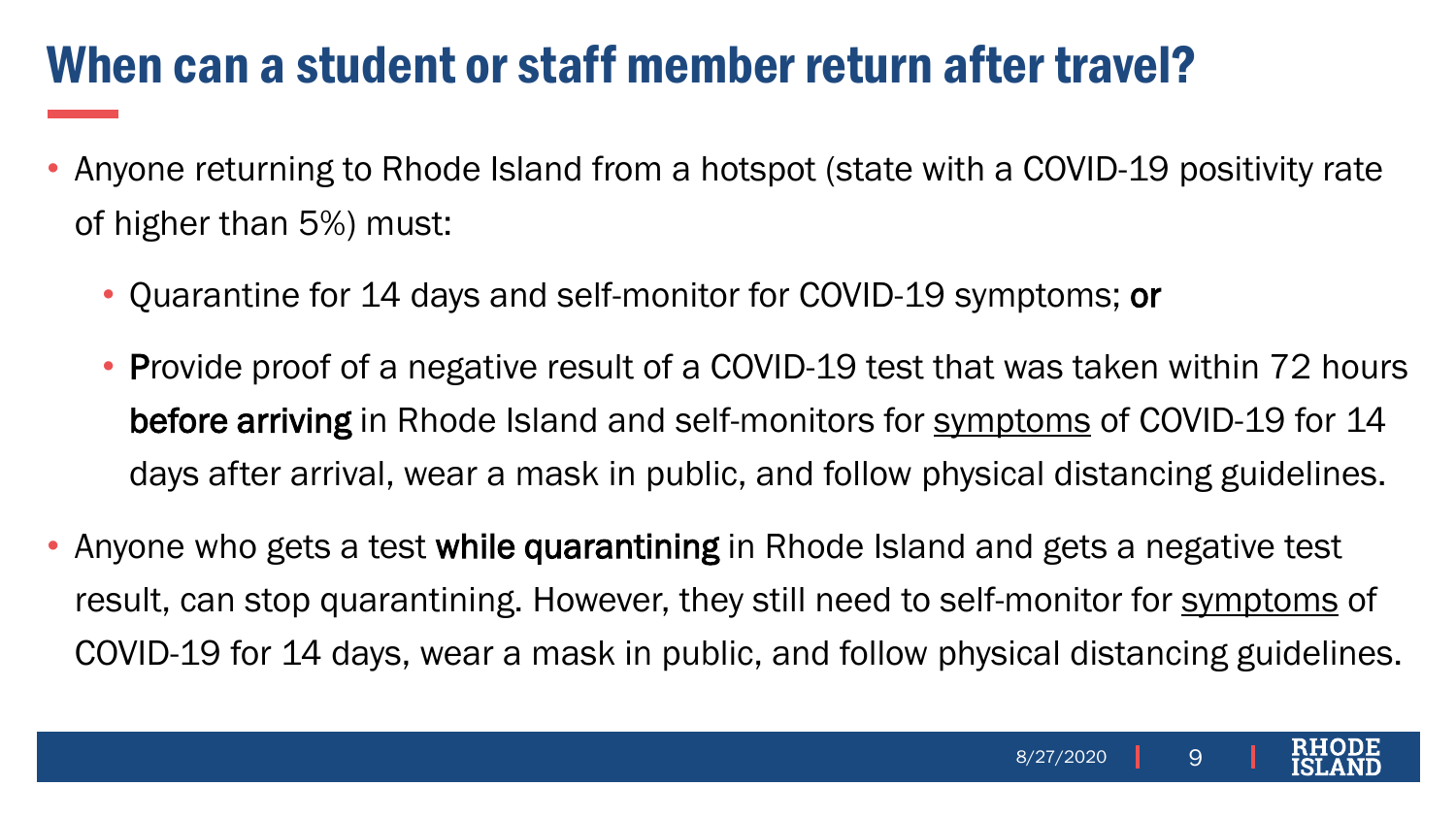- $\triangleright$  A symptomatic person not meeting probable case definition is tested. Can the person return to school/program before test results are known?
	- Testing is not required but should be considered for a symptomatic person who does not meet the probable case definition.
	- If tested: when a rapid test is performed and is negative, a confirmatory labprocessed PCR test is recommended.
	- RIDOH recommends that the symptomatic person who is tested not return to school/program until all test results are final.
	- If not tested or tests negative on a lab-processed test, the person may return to class when fever free for 24 hours and symptoms improved (back to usual health)

10

8/27/2020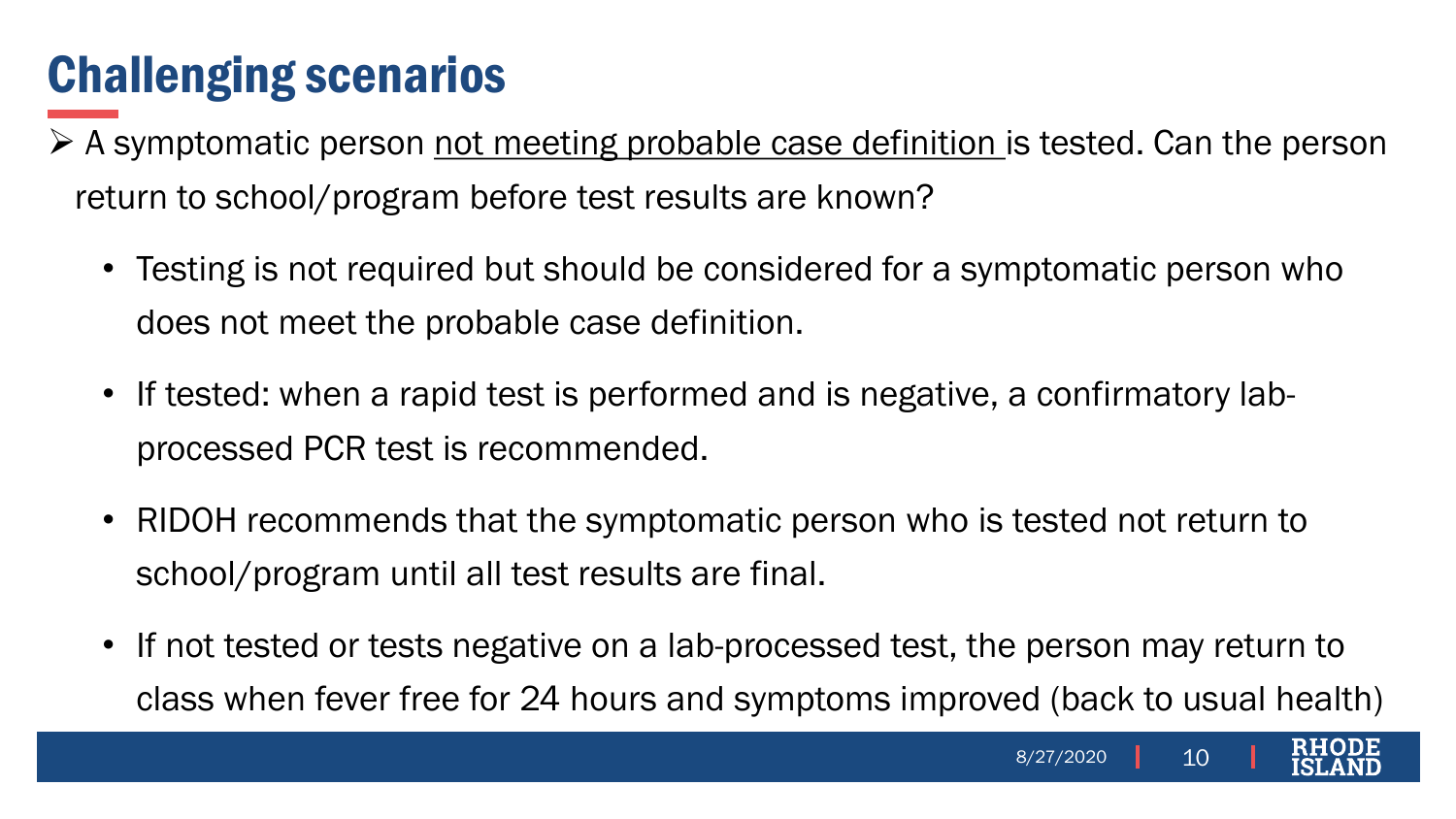$\triangleright$  Person meeting the probable case definition will not be tested

- It is important to notify RIDOH as soon as possible of this situation. RIDOH will counsel the symptomatic person and can facilitate testing.
- If testing will not occur, RIDOH recommends following the symptom-based strategy for isolation: isolate until fever free for 24 hours without fever-reducing medication, and symptoms have improved and it is at least 10 days since symptoms first appeared.
- Implications for quarantine of close contacts will depend on the specific case circumstances. RIDOH will advise.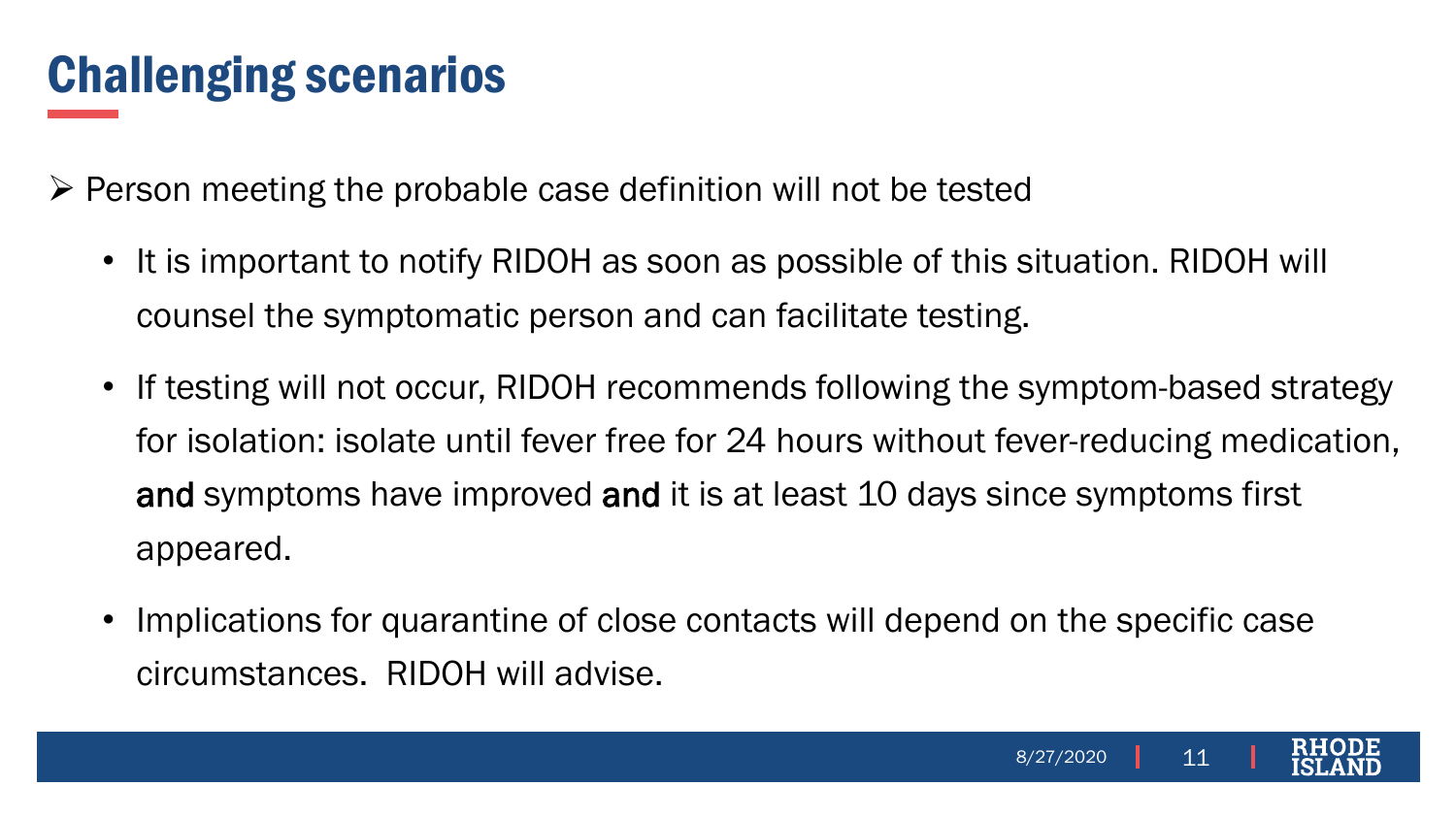- $\triangleright$  Person meeting the probable case definition is also a close contact of a confirmed case (so, has a high risk for having COVID-19) yet tests negative by rapid test and labprocessed test.
	- When there is a strong clinical suspicion for COVID-19 due to presence of symptoms and known exposure/close contact with a confirmed case without an alternative diagnosis, RIDOH may recommend to treat this as a confirmed case and isolate the case for at least 10 days from symptom onset and quarantine close contacts.
	- RIDOH has experienced such cases and collaborates closes with the impacted program or school to ensure that the plan and rationale is clear to all involved.

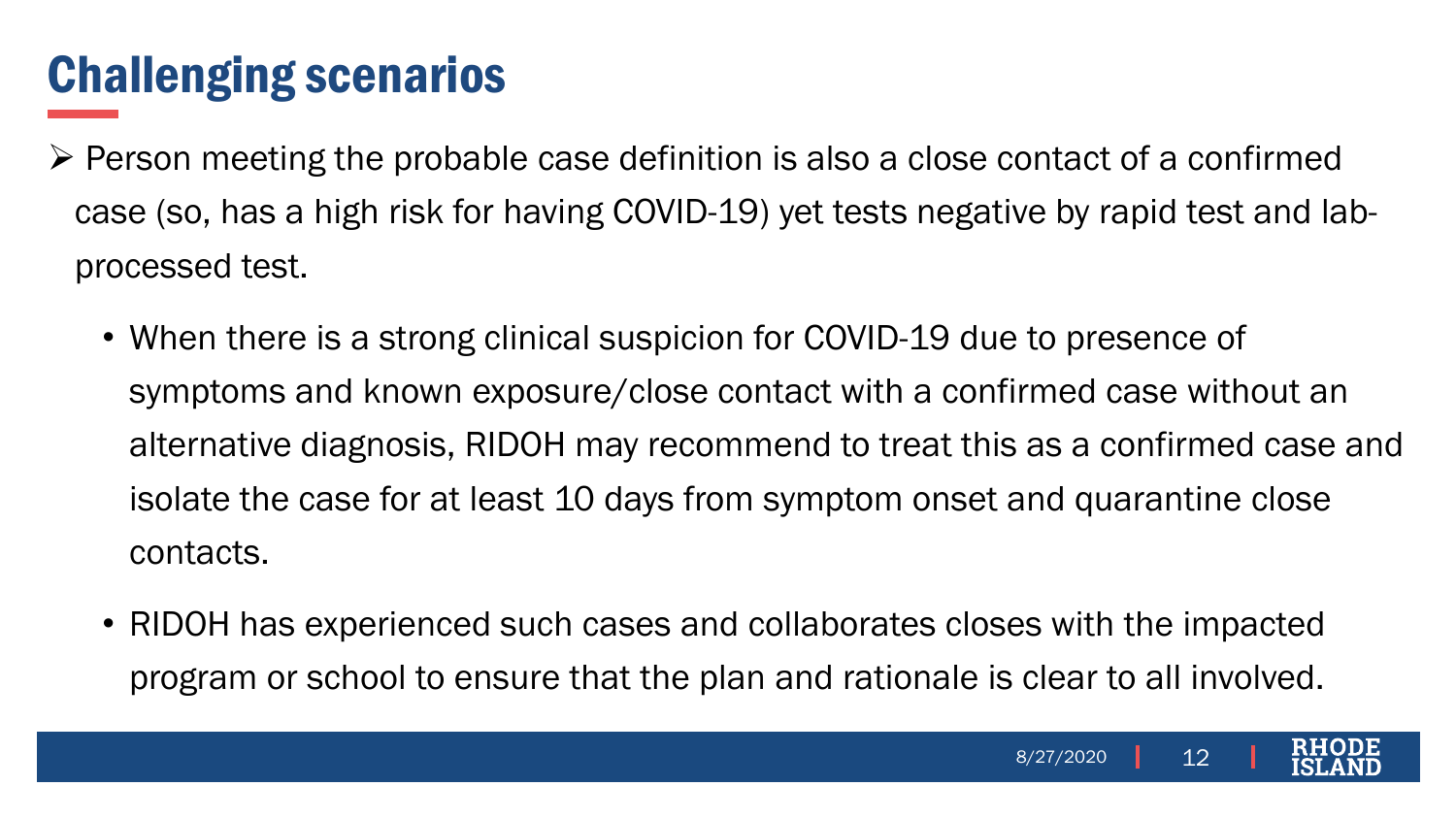$\triangleright$  Person tested positive within the past 90 days and presents with new symptoms

- There have been no confirmed COVID-19 reinfections within 90 days to date.
- Persons infected with related coronaviruses appear to become susceptible again at around 90 days after onset of infection.
- There is a working assumption that those infected with COVID-19 (test positive) are not susceptible to reinfection for 90 days after a positive test.
- However, for persons who develop new symptoms consistent with COVID-19 during the 90 days after the date of initial symptom onset, if an alternative etiology cannot be identified by a provider, then the person may warrant retesting.

13

8/27/2020